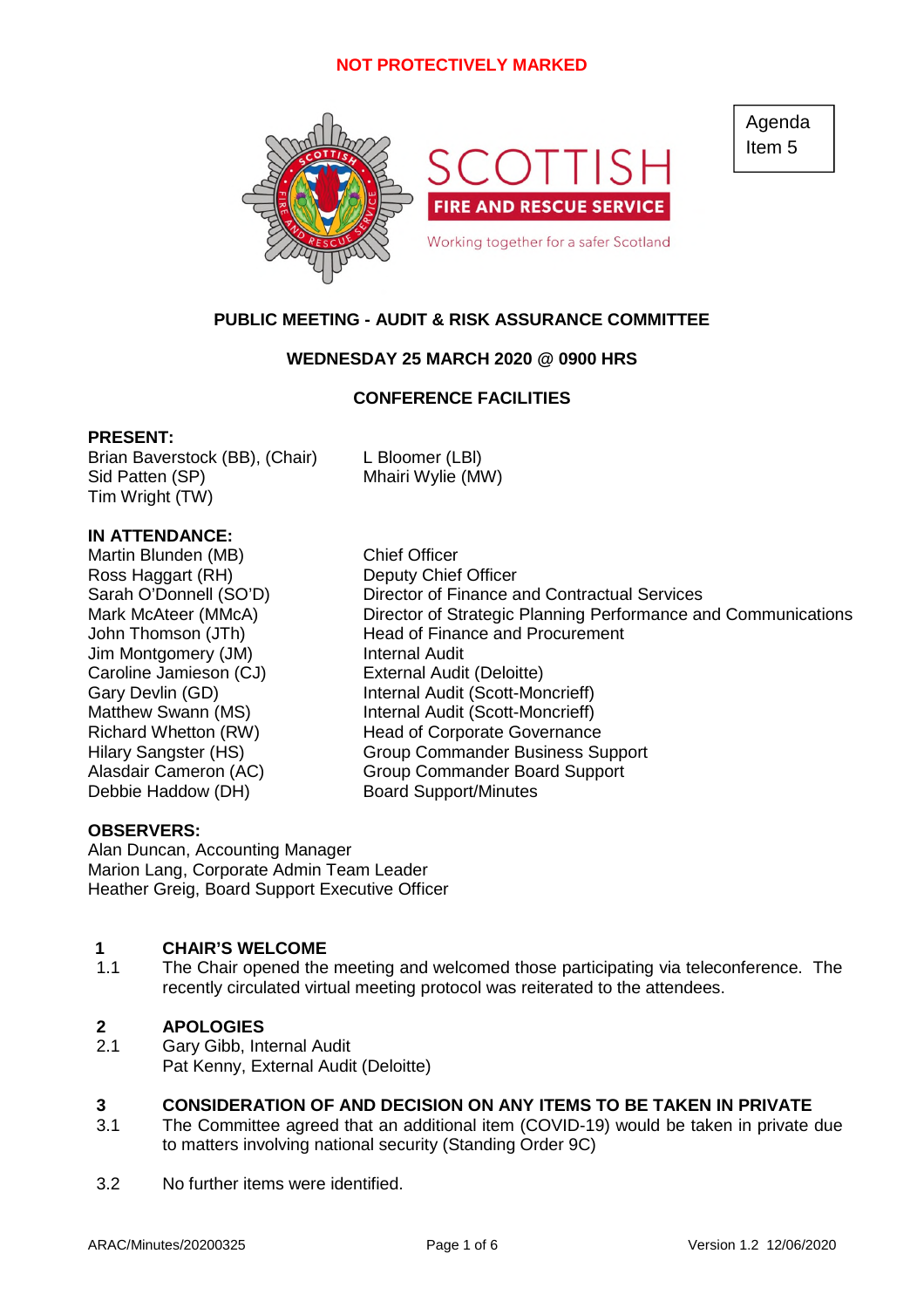#### **4 DECLARATION OF INTERESTS**

4.1 None.

### **5 MINUTES OF LAST PUBLIC MEETING: 23 JANUARY 2020**

5.1 The minutes were agreed as an accurate record of the meeting.

#### 5.2 **Matters Arising**

- 5.2.1 There were no matters arising.
- 5.3 **The minutes of the public meeting held on 23 January 2020 were approved as a true record of the meeting.**

### **6 ACTION LOG**

- 6.1 The Board considered the action log and noted the updates.
- 6.1.1 **Item 7.5 – SFRS Internal Audit Progress Report 2019/10 (23/01/2020)** – As a point of clarification, JM stated that as the Service Delivery Model was not agreed, they cannot assess the financial monitoring against an unknown cost. There was no inference /implication that financial monitoring of the Transformation Programme was not happening. In general, the Service's financial governance was good.
- 6.2 **The Committee noted the updated Action Log and approved the removal of completed actions.**

#### **7 INTERNAL AUDIT**

#### 7.1 **SFRS Internal Audit Progress Report 2019/20 and Annual Assurance Report 2019/20**

- 7.1.1. JM informed the Committee that Risk Management Report received a Reasonable Assurance.
- 7.1.2 The Committee noted the comment relating to escalation of risk and JM stated that a review of the Programme Office Board's process for escalating risks was a key intention behind the recommendation. The Committee were also reminded that there was a planned annual session for the SFRS Board to review strategic risks.
- 7.1.3 The Committee noted that the Management's response did not directly respond to the recommendations or reflect the action required for Recommendation 4 and 5. It was agreed that the Management Response would be reviewed to accurately reflect the action required.
- 7.1.4 In relation to Recommendation 4, JT noted that risk appetite was being reviewed and an overall risk appetite written statement would be prepared and not necessarily reflected within the risk register. The Committee noted that this Recommendation had been recorded as complete, however, confirmation was required if this work still had to be undertaken and until such time the status of this action would be amended to "pending" with a proposed timescale

# **ACTION: RW/SO'D**

- 7.1.5 A discussion took place on the difference between operational and corporate risk appetite within the Service, the difficulty in set a single corporate risk appetite for the whole organisation and the benefits of looking at best practice outwith the Service.
- 7.1.6 JM informed the Committee that Ernest Young's Fraud Risk Management Arrangement report received a Reasonable Assurance, as aligned with Scottish Government's grading scale.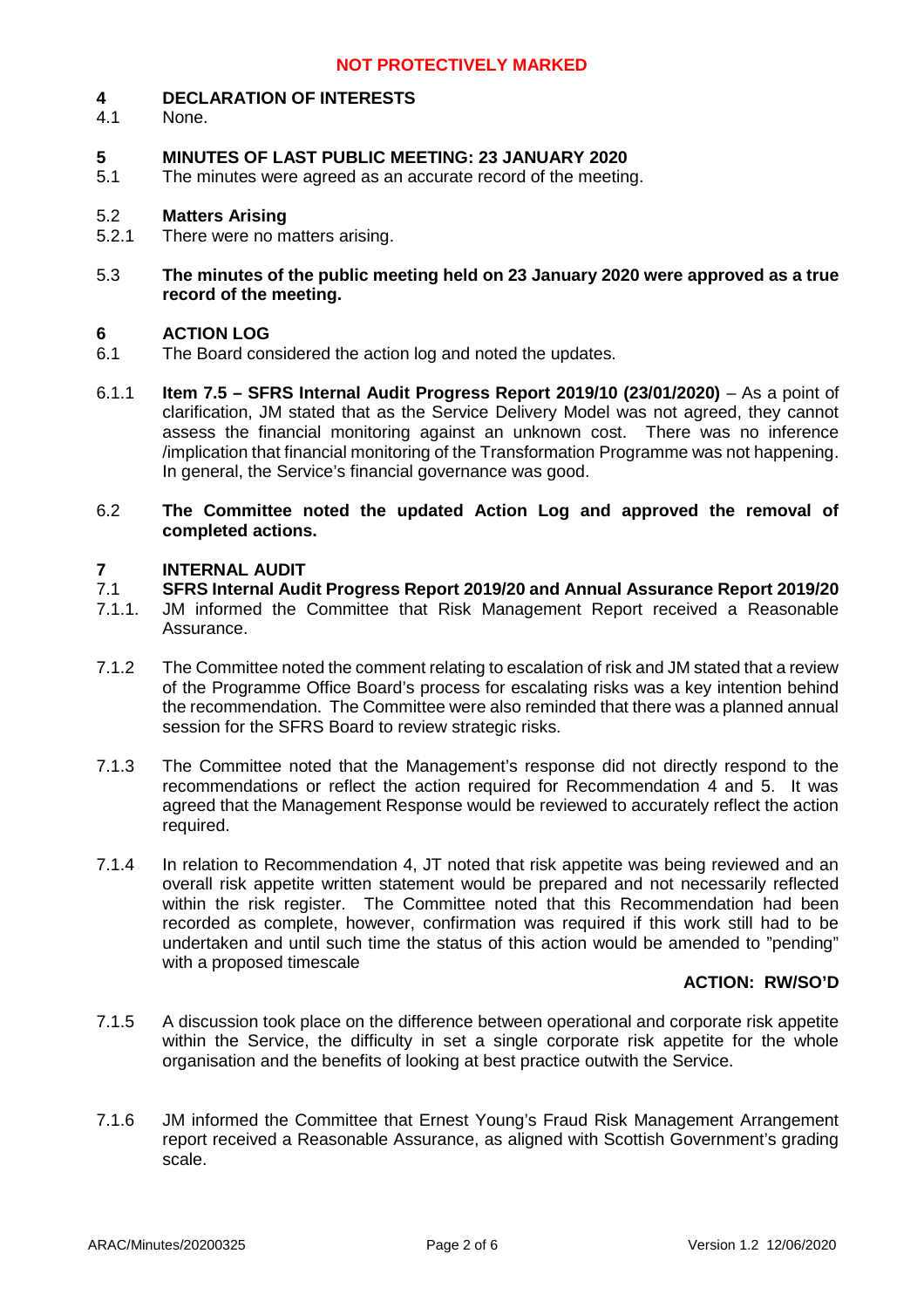- 7.1.7 SO'D confirmed that an update on the Fraud Risk report with Management responses would be brought back to the Committee in July 2020, subject to the impact from COVID-19.
- 7.1.8 JM informed the Committee that the revised 2019/20 Internal Plan has been completed and an overall Reasonable Assurance opinion has been given for the Service's risk management, control and governance arrangements for 2019/20. He highlighted 2 significant issues still to be resolved: need to increase the pace of transformation and focus upon the efficient and effective implementation of the developed frameworks, policies and procedures. He confirmed that they had engaged and shared information with Gary Devlin, Scott Moncrieff. Exit interviews had been held with the Chief Officer and Chair of the Board. On behalf of his team, JM thanked the Service, Committee and Board for their support over the last 7 years and wished the Service well for the future.
- 7.1.9 The Committee expressed some reservations in relation to the level of reliance on the Gateway Review. JM confirmed that he was content to place reliance on the Gateway Review, as discussed at the previous meeting, and noted the update captured within the Action Log.
- 7.1.10 On behalf of the Service, SO'D thanked JM and GG for their support, professionalism over the years and wished them well for the future. On behalf of the Committee, BB added his thanks to JM and GG.
- 7.1.11 **The Committee noted the progress report and annual assurance report.**

### **7.2 Internal Audit Charter and Plan for 2020/21**

- 7.2.1 GD presented the Internal Audit Charter, which details the context of the internal audit function, to the Committee.
- 7.2.2. MS presented an overview of the Internal Audit Plan 2020/21 and highlighted the following key areas:
	- Development of Internal Audit Plan 2020/21 in consultation with Executive and potential reviews in future years.
	- Due to escalating pandemic, changes may be required to the proposed plan.
	- Rational for 2020/21 reviews was to form a clear baseline on key operations and also some risk based areas.
	- Monitoring of contractually agreed KPIs and potential for consideration of additional KPIs by the Committee.
- 7.2.3 The Committee were informed that the HMFSI were carrying out a review of the Service's Readiness and Preparedness to the COVID-19 pandemic.
- 7.2.4 The Committee queried the time allocated for the Governance and Strategy Review audit. GD advised that this audit would allow the Internal Audit team to gain an understanding of the organisation, identify baselines and oversee established governance arrangements which would better inform future work. This audit would complement, not duplicate, previous audits undertaken.
- 7.2.5 It was noted that the 2020/21 Plan did not include a review of the transformation programme and it was agreed that this would be discussed at the Integrated Governance Committee (25 March 2020).

### **ACTION: BB**

7.2.6 **The Committee noted and recommended approval of the 2020/21 Plan, subject to further discussion at the Integrated Governance Committee about the inclusion of a review of the Transformation Programme.**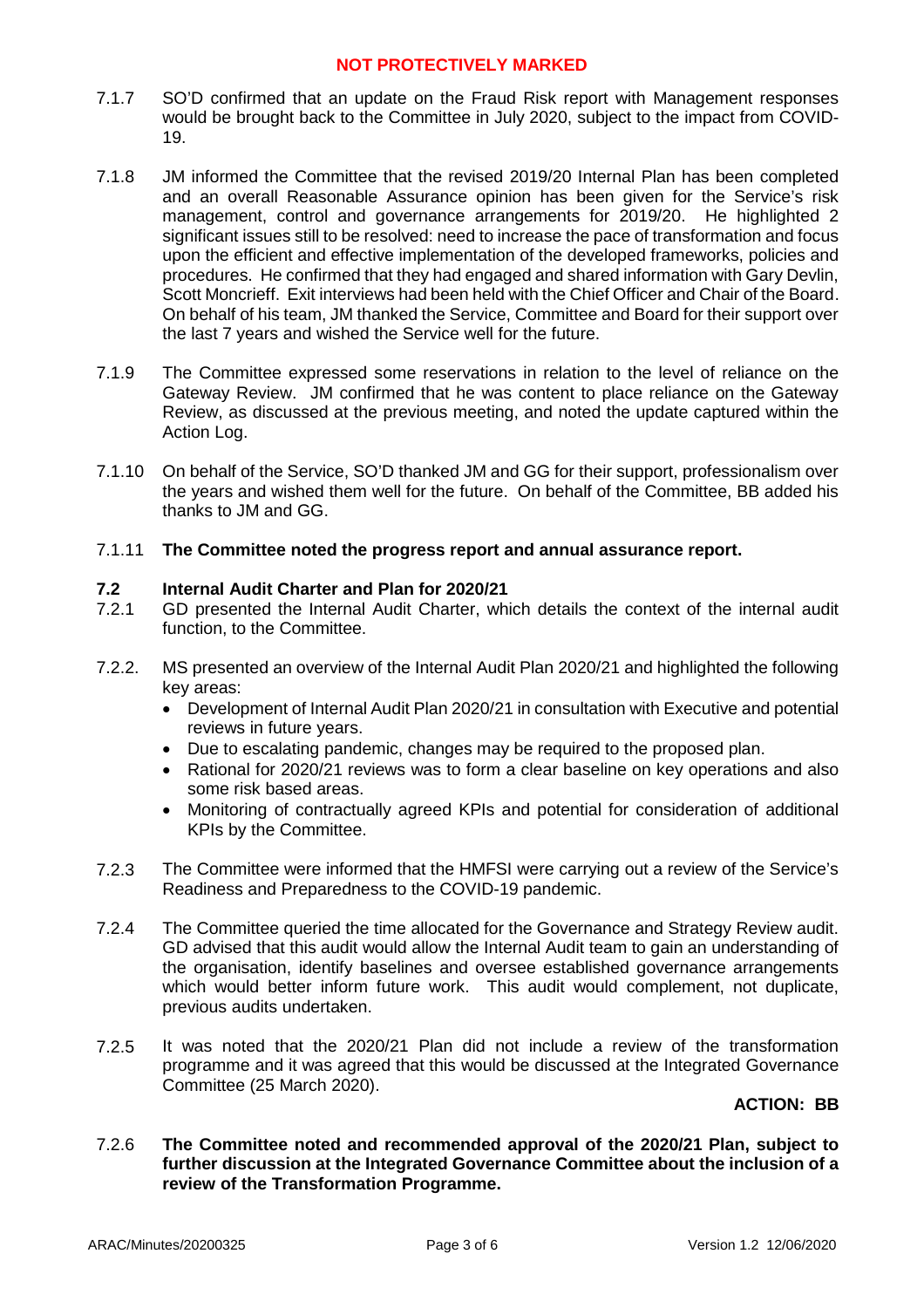#### **8 2019/20 Programme – Payroll Follow Up**

- 8.1 The Committee noted the report provided outlining the actions taken by the Service since completion of the Payroll audit.
- 8.2 The Committee asked whether Internal Audit were content with the Service's response relating to RDS Log books. JT informed the Committee of the measures, in collaboration with Response and Resilience, put in to address these issues.
- 8.3 It was agreed that the follow up review would be undertaken during 2020/21. SO'D and Internal Audit to collaborate and provide assurance on follow up reviews.

**ACTION: SO'D/MS**

#### 8.4 **The Committee noted the report.**

*(GD left the meeting at 1005 hrs)*

### **9 EXTERNAL AUDIT – THE AUDIT PLAN 2019/20**

- 9.1 CJ represented the Committee with the report outlining the Audit Plan 2019/20 and highlighted the following key points:
	- Sets out the materiality calculated, and requested the Committee to approve the materiality.
	- Significant risk for current year.
	- Details for audit fee and reaffirmation of their independence.
- 9.2 CJ noted that the materiality benchmark was comparable with other organisations of similar size.
- 9.3 In regard to financial sustainability, given the current climate and the recent rejection of the pay award, Deloitte were unable to provide any comment at the moment due to its dynamic nature, however, the Committee would be updated as soon as they had a clearer picture.

#### 9.4 **The Committee noted the report.**

### **10 ACCOUNTING POLICIES 2019-20**

10.1 JT presented a report to the Committee outlining the regulatory changes in relation to the preparation of the Annual Report and Accounts for financial year 2019-20 and presented the Accounting Policies being adopted.

#### 10.2 **The Committee noted the report.**

### **11 ARRANGEMENTS FOR PREPARING THE ANNUAL GOVERNANCE STATEMENT 2019/20**

- 11.1 A report outlining the preparatory arrangements and reporting methods developed for providing sufficient levels of assurance in support of the 2019-20 Annual Governance Statement (AGS) was presented to the Committee.
- 11.2 Within Appendix A, the accuracy of the duplicate ARAC reference with the SFRS Assurance Framework and the completeness of the list of external assurances under "*Other Assurances*" were discussed.
- 11.3 Within Appendix B, the reference to both Internal and External Audit roles were discussed.
- 11.4 The Committee asked for consideration to be given to state how a greater focus on highlighted assurances can be provided (ref para 3.2 covering report).

#### 11.5 **The Committee noted the report.**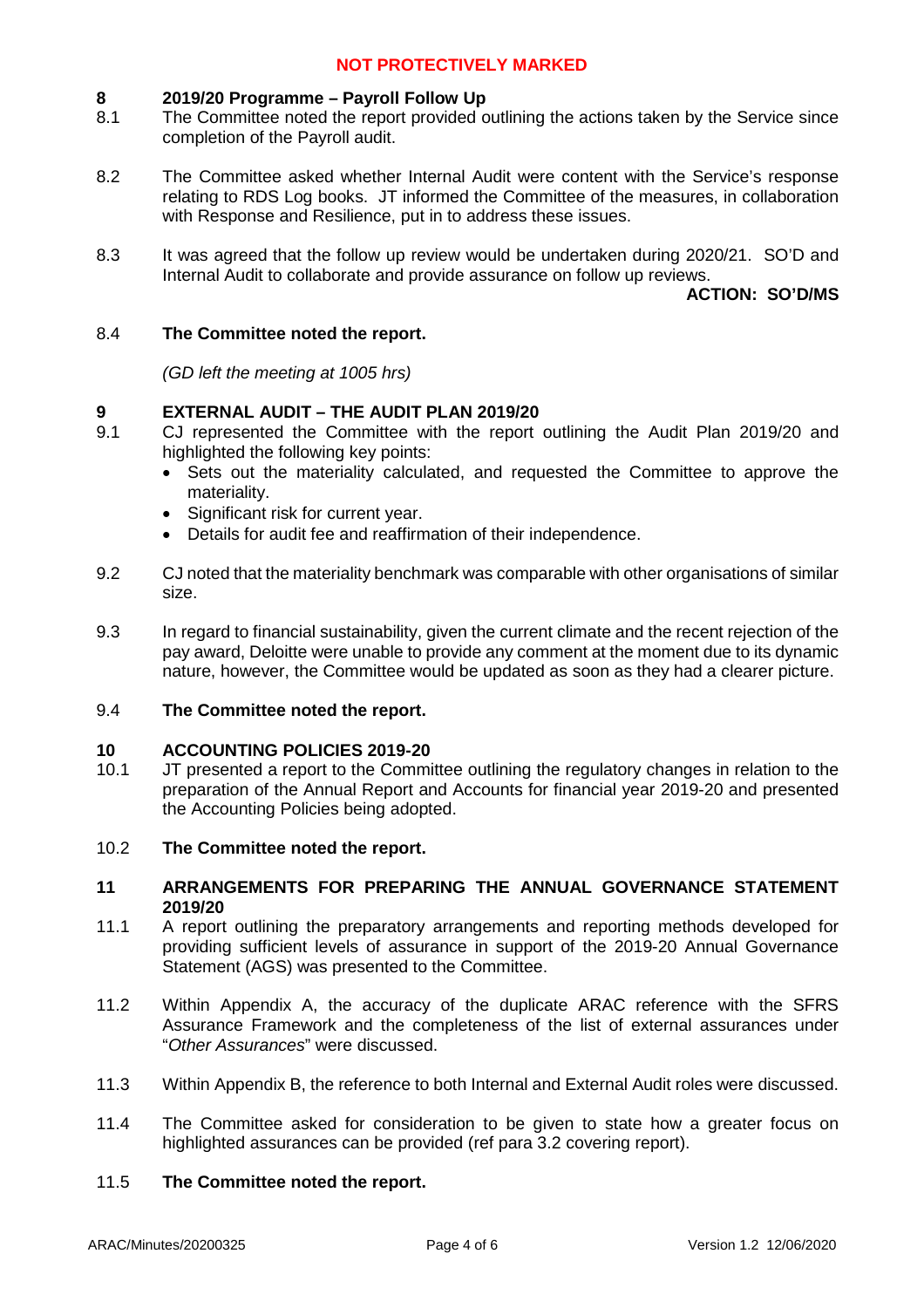### **12 PERFORMANCE IMPROVEMENT FORUM (PIF) ACTION PLAN UPDATE AUDIT SCOTLAND: THE SCOTTISH FIRE AND RESCUE SERVICE MAY 2018**

- 12.1 MMcA presented the report to the Committee providing an update on the action plan for the Audit Scotland The Scottish Fire and Rescue Service May 2018 Report, noting the one amber action and the 3 red actions.
- 12.2 MMcA informed the Committee of the changes within the process for managing PIF reports and agreed to circulate information on the new process.

**ACTION: MMcA**

12.3 In relation to Recommendation 5 Action 2, the Committee commented on the need to address the original action to allow this to be closed off. Further development could be undertaken separately. MMcA to discuss the closure of this action with Liz Barnes.

### **ACTION: MMcA**

### 12.4 **The Committee noted the report.**

### **13 AFFILIATED ORGANISATIONS BOARD UPDATE AND COMMITTEE OVERSIGHT**

- 13.1 RH provided a verbal update on the recently created Executive Board which oversees the Service's relationship with charitable or non-profit organisations with links to the Service. The terms of references for the Affiliated Organisations Board (AOB) had been developed and endorsed by the Strategic Leadership Team.
- 13.2 A draft Memorandum of Understanding (MoU) between the Service and Educational, Cultural and Commemorative Trust has been developed along with a draft Service Level Agreement (SLA) in relation to the Museum of Fire. Both draft documents were current in the process of being finalised. Similar MoU/SLA would also be developed with other organisations affiliated with the Service.

### 13.3 **The Committee welcomed and noted the verbal report.**

*(RH left the meeting at 1030 hrs)*

### **14 INTERNAL CONTROLS UPDATE**

#### 14.1 **a) Strategic Risk Register**

- 14.1.1 SO'D presented the report on the Strategic Risk Register (SRR), as at March 2020 and highlighted:
	- Cognisance taken of the recent Internal Audit' Risk Management Arrangements Report.
	- InPhase implementation and development of effective risk management reporting and stronger links with Annual Operating Plan (AOP) actions.
	- Continuation of the review and rationalisation of the SRR.
	- Future intention to align the reporting of the AOP alongside the SRR
- 14.1.2 The Committee noted the continuing review of the Strategic Risk Register and the issues this creates to scrutinise the register effectively. SO'D acknowledged this and stated that review should be complete by the next Committee meeting (July 2020), albeit with the caveat of potential further impact of COVID-19. On completion of the new Strategic Risk Register, an audit trail will be provided to show the changes back to the previous versions of the register.
- 14.1.3 The Committee asked where the scrutiny of the mitigating actions would be undertaken. SO'D reiterated the intention to present the AOP and the SRR to allow detailed information/actions to be provided for scrutiny of the relevant Committee.